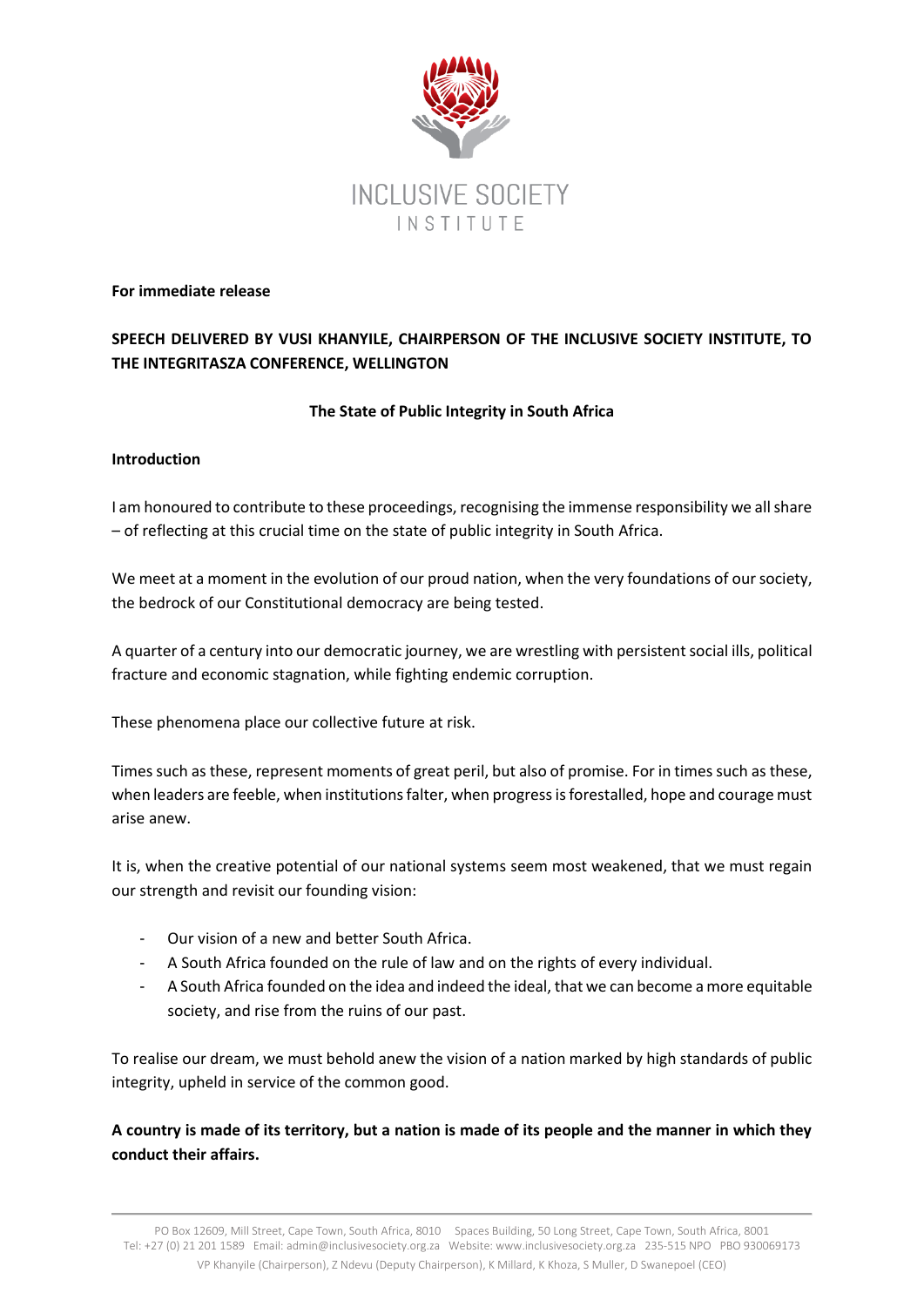As South Africa, we have committed ourselves to a constitutional dispensation. We have chosen the rule of law above violence and anarchy. We have chosen the common good over our individual or self-interest. But, as a nation, have we truly chosen this high road?

The test of our public integrity is whether the norms of our society are aligned with the high standards, ethics and morals we espouse.

Whether the governance patterns, not only in our formal processes and codified documents, but whether we uphold our commitment to governance in the day-to-day expression of our actions.

The experience of the democratic years to date, and of the last decade in particular, have tested our resolve in these matters. In many instances, they have tested our joint and respective commitments, and too often, we have been found wanting.

#### **What is the state of public integrity in South Africa?**

We might look to the report of the Auditor General, to ascertain the degree to which our public coffers are being stewarded in the interests of our society.

We might look to the general state of our national fiscus and the allocation of our public purse, and note that our debts and dependencies are growing, even as our revenues and economic capacity declines.

We might look further still at the degree to which resources, meant for the most basic services in local government, reach their intended beneficiaries.

In all these instances we see an emerging pattern of a public sector beset with a lack of integrity. A basic lack of the will and capacity to adhere to the rules set out in our laws, regulations and the guidelines of public procurement.

The Auditor General informs us that while efforts are afoot to improve the real-time performance of audits, wasteful and irregular expenditure has in fact increased in most public institutions.

Of supreme concern is the persistence of the mismanagement of resources in our education system, and the deepening of corruption in the South African Police Services.

The SAPS, tasked with protecting our communities, cannot be the scene of ill-discipline and lawlessness, if we are to realise the dream of a crime free society. Likewise, our schools, the spaces meant for nurturing our young minds for personal development and learning, cannot be left to become overgrown by self-enrichment at the cost of our future.

The horrendous greed demonstrated by the misuse of public monies during the Covid-19 pandemic, testify to the decline of public integrity.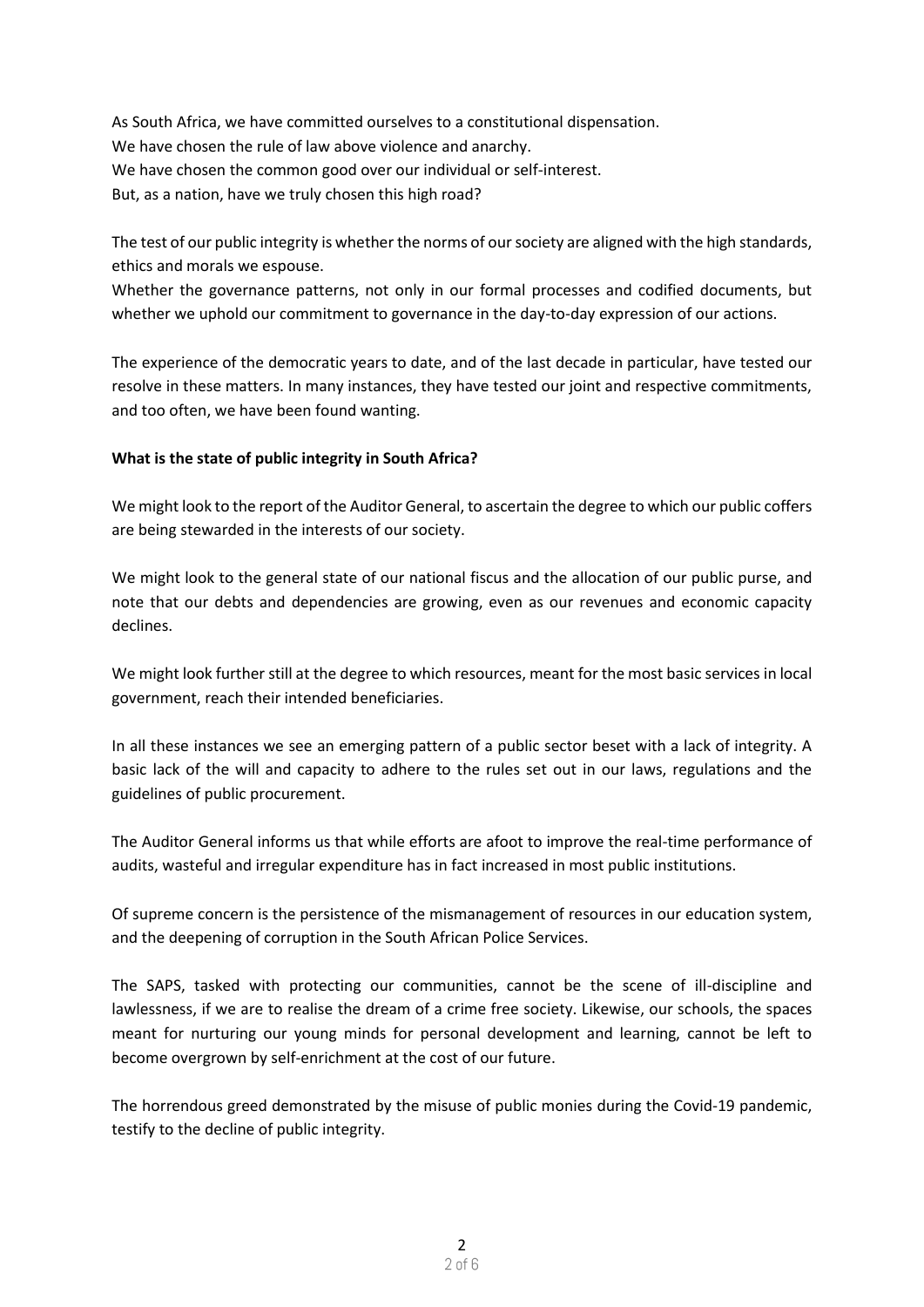Predictably, these examples of an endemic culture of a lack of public integrity have undermined our national efforts at economic and social progress.

It should of course be mentioned that in many cases the '*corrupted'* in the public sector have been enabled and accompanied by *'corruptors'* in the private sector. To be fair, even in the faith sector and civil society, grotesque examples have abounded of an abusive relationship between leaders of institutions, and their followers.

We should not be surprised therefore that the Edelman Barometer and the Institute for Justice and Reconciliation, have observed a consistent decline in public trust in South Africa. If the institutions, tasked with serving the common interest, are *captured* or manipulated for self-interest, the extension of public trust would be misplaced.

# **There are glimmers of hope**

Friends, these dark blotches on our national record should upset us greatly. But they should not leave us hopeless.

One of the many wonders of South Africa is that amid the darkness of our past and of these present difficulties, we remain a stubbornly hopeful people. We remain a people committed to overcoming our societal ills.

We remain committed to bringing into the light, into the realm of public judgement, the wrongs in our society.

The reason we know about our deficiencies as a society, is our willingness to investigate them, to report them and to discuss them. Indeed, as Professor Somadoda Fikeni says, "South Africa is a noisy democracy".

We are a democracy which cries out *– no more, and not in our name!* This is evidenced by the Zondo Commission, which the World Bank ranks as the most transparent judicial enquiry initiated by a sitting president anywhere in the democratic world.

Our democratic resilience is evidenced by the many protests and civic action which ordinary citizens engage in on a daily basis.

Our society is one which is made ill by a lack of public integrity, but as a people we are sickened thereby. We are willing to fight back.

The developments in the political arena, of new and emerging networks of activist citizens willing to enter public life to stand for greater accountability, is further evidence of our audacious democratic DNA.

More than 50% of the population who is eligible to vote, have chosen in these last local elections to vote with their feet. They have boycotted the voting process as an expression of their discontent with the manner in which the public affairs, their affairs, are being managed.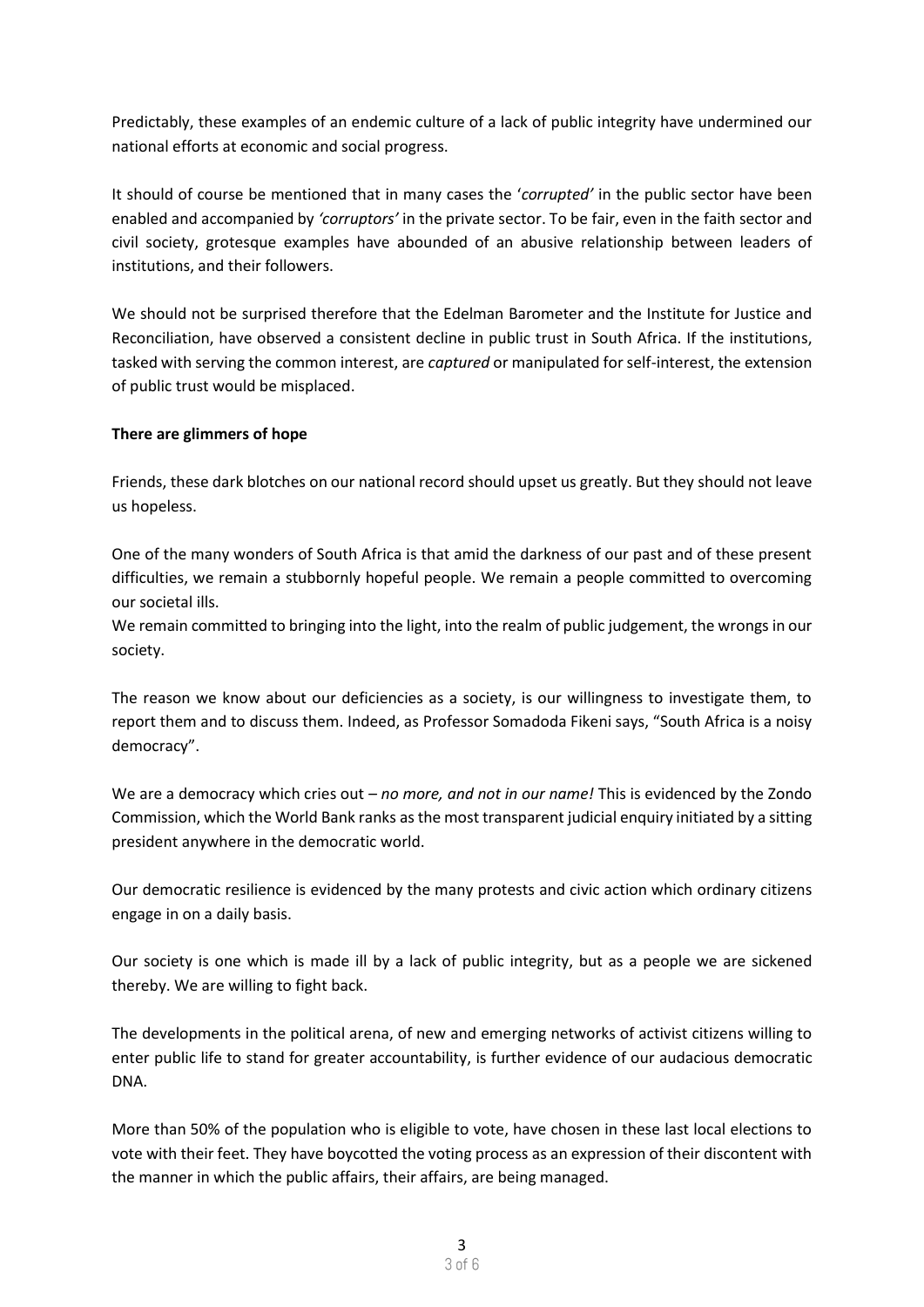However, we have to recognise that a restoration of public integrity will not come about through sloganeering and picketing alone. Rather, a just and equitable public order will only be the product of painstaking reconstruction of our national project.

#### **We need the construction of a new public norm of high moral and ethical commitment**

Beginning at the foundation, South Africans must rebuild the critical norms that must underpin public integrity. These norms, of basic honesty, transparency, accountability, of the respect of private property and as importantly, the respect of public property, must be recovered.

No modern and prosperous society can survive if the citizens who live within her borders disrespect her common assets. No community can thrive if the unspoken rule of common property, be it infrastructure or financial resources, is not held in good faith by all.

The notion that one group in society must benefit, enjoy privilege or '*have their turn to eat',* is the antithesis of public integrity.

Public integrity rests on the belief that what belongs to the collective must be used in the pursuit of the common good.

But, the reconstruction of these foundational norms at the public level, cannot occur without reflection on the need for reform at the private level.

For how might a society, made up of members drawn from her communities, her families, her individuals, retain a semblance of integrity, unless the public ethic finds nourishment in the personal ethical and moral obligations of the people.

This brings to the fore the pressing yet long-term need for an enduring reconstruction of personal values among South Africa's people.

Truth be told, years and decades of oppression, dehumanisation, alienation and deprivation, have weakened the moral fibre of South Africa. So that, if we would dream of a public arena in which integrity, good governance and efficient public management is upheld, we must long for a private sphere in which basic integrity is paramount.

For this reason, self-refection must take place in our communities. Self-correction must take place in our political movements, in our parties and ultimately in the halls of power, in government. It must lead us to a new commitment to act against wrongdoing, even when we see it in our own ranks.

# *Institutional reform*

It is then, upon this foundation, that the painstaking work of institutional reform is required. By institutional reform we mean the recovery of the standards of good practice in the functional silos of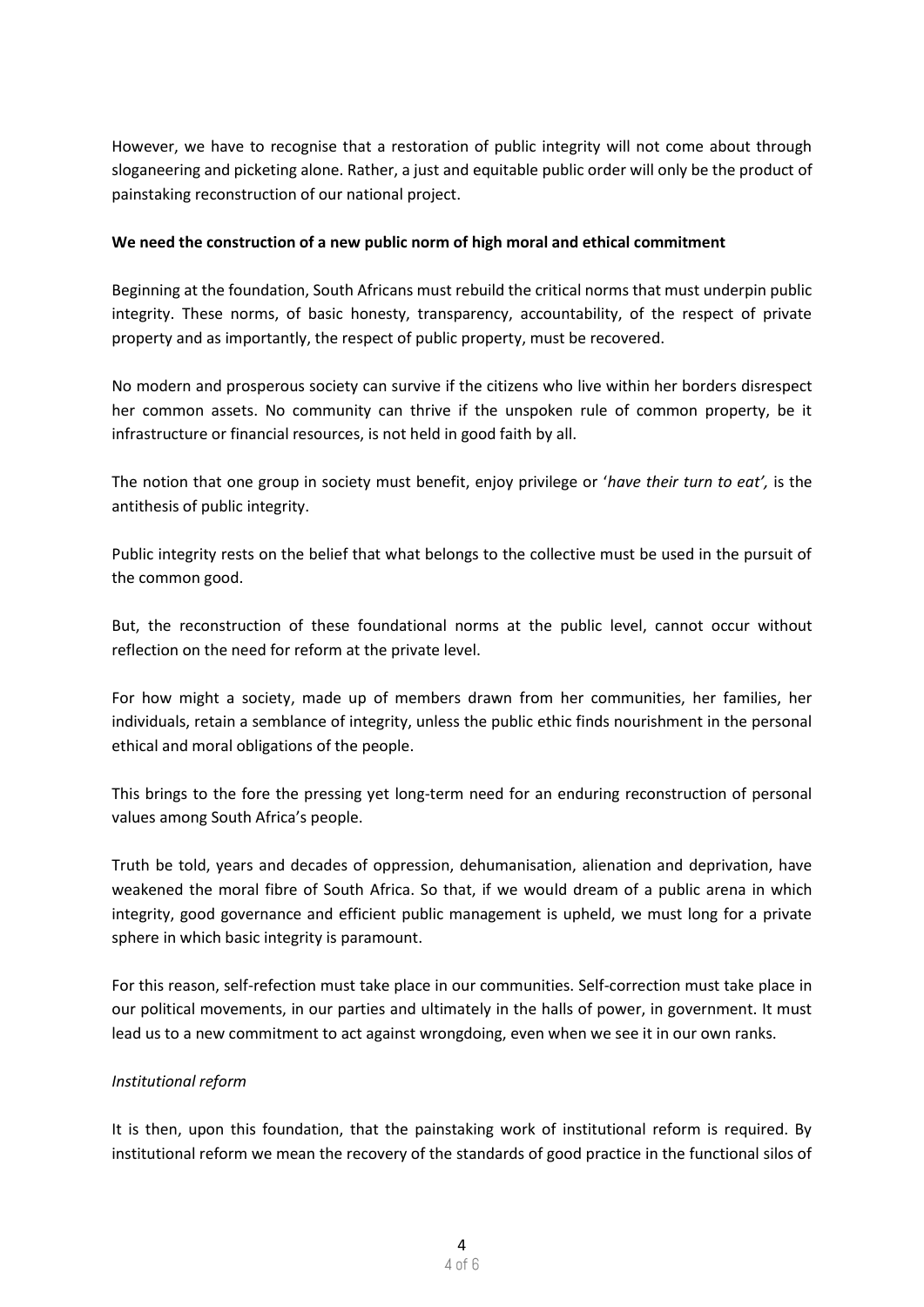our state-owned enterprises. The restoration of our financial management standards, once celebrated by the International Monetary Fund (IMF), as ranking among the top three in the world.

The reform of our institutions and the restoration of public integrity cannot be achieved without on the one hand, refining our regulatory frameworks, and on the other hand addressing the human dimension of the equation.

Research has shown that a crucial contributing factor to good governance is in fact the capacity, the level of skill and professionalism of the individuals who populate an institution. This means that we cannot in good faith demand a high standard of public integrity, without also ensuring that the basic competencies, of management and leadership, of decision making and judgement and of technical compliance, are embedded in the people on who we rely on to run our institutions.

This competence must include a standard of credibility and good ethics. We cannot hope to be governed with integrity, if we permit ourselves to select from among us those of poor reputation to be our leaders.

This means there must be a house-cleaning exercise. In political movements, in government, but also in business and, dare I say, in civil society. We cannot remove the '*bad apples'* by redeploying them and then pretend that we are committed to the restoration of public integrity.

If there are costs to bear for injustice and illicit acts, they must be borne by the perpetrators of those acts, not by the innocent public victims at whose expense they are done.

# **I said at the start that a nation is made of its people and the manner in which they conduct their affairs.**

Nowhere is this more so than in matters of public integrity, for it is the very character of the nation that is on display.

There is therefore no value in pretending that South Africa has clothed itself in glory in this regard. However, the journey is not complete and the fight is not over.

# **Conclusion**

Between 2021 and 2022 we will likely witness a significant political realignment in the democratic life of our nation. The degree to which we reform in matters of public integrity, will determine where we stand at the end of this process. Shortly thereafter, in 2024, South Africans will again express their confidence, or lack of confidence in their public representatives.

It will be an exciting and daunting time in which public integrity will be on trial. The degree to which governance and the delivery of services improves or stagnates, will underpin the entire national climate.